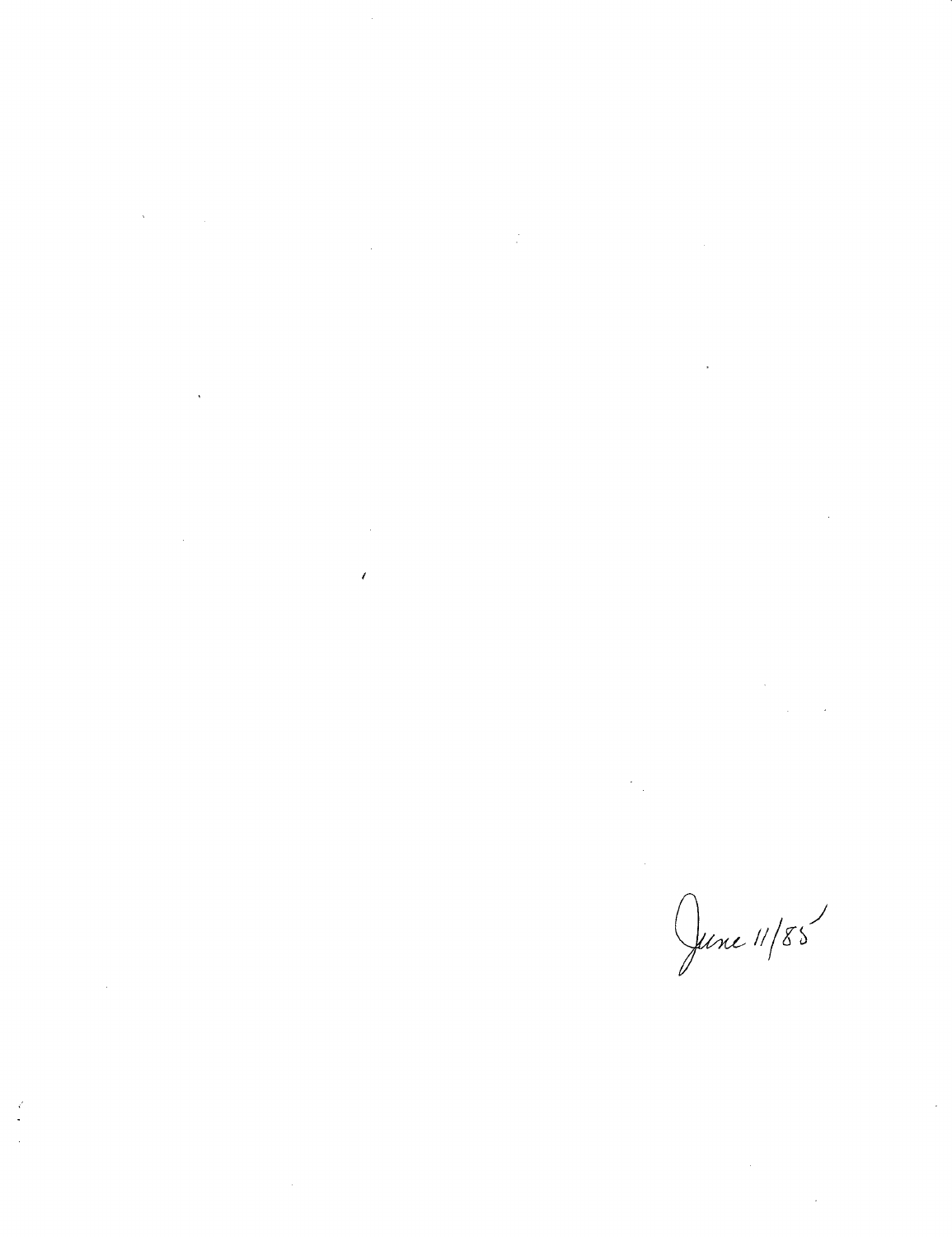The Minutes of the 84th meeting of the Executive Committee of Science Faculty Council held on Tuesday, June 11, 1985 at 3:30 p.m. in Room 250 Allen Building.

Present: P. K. Isaac, Chair; J. W. Berry, J. P. McClure, G. Baldwin, K. Mount, N. Hunter; S. Catt, Secretary; H. Paterson, S. Johannson.

Regrets: H. C. Williams

Visitor: C. E. Henry, Director, Financial Aid and Awards

The Committee proceeded to consider awarding the scholarships and prizes.

a) Alumni Association Scholarships

> #5607464 Atkinson, Elizabeth Ann #5503971 Mcllraith, Alexander Leslie

 $b)$ Dr. Maxwell S. Rady

#5602606 Thorlacius, Anthony Eric

 $c)$ Rosabelle Searle Leach

> Divided equally among: #5704586 Dueck, David Peter #5722134 Lee, Hee Sing #5713458 Lu, Susan #5737359 Wong, Man Su Johnson

 $\mathbf{d}$ Morton Stall Memorial

#5609936 Winters, Della Darlene

 $e)$ Benjamin Cohen

#5602606 Thorlacius, Anthony Eric

 $f$ ) University Women's Club

#5621183 Malik, Leena

Isbister Undergraduate  $g)$ 

Four full scholarships awarded to:

#5724756 Chan, Kam Wing Simon #5706255 Chow, Wai Wing Esmond #5711537 Whitmore, Elizabeth Lynn #5609311 Ewacha, Kevin Larry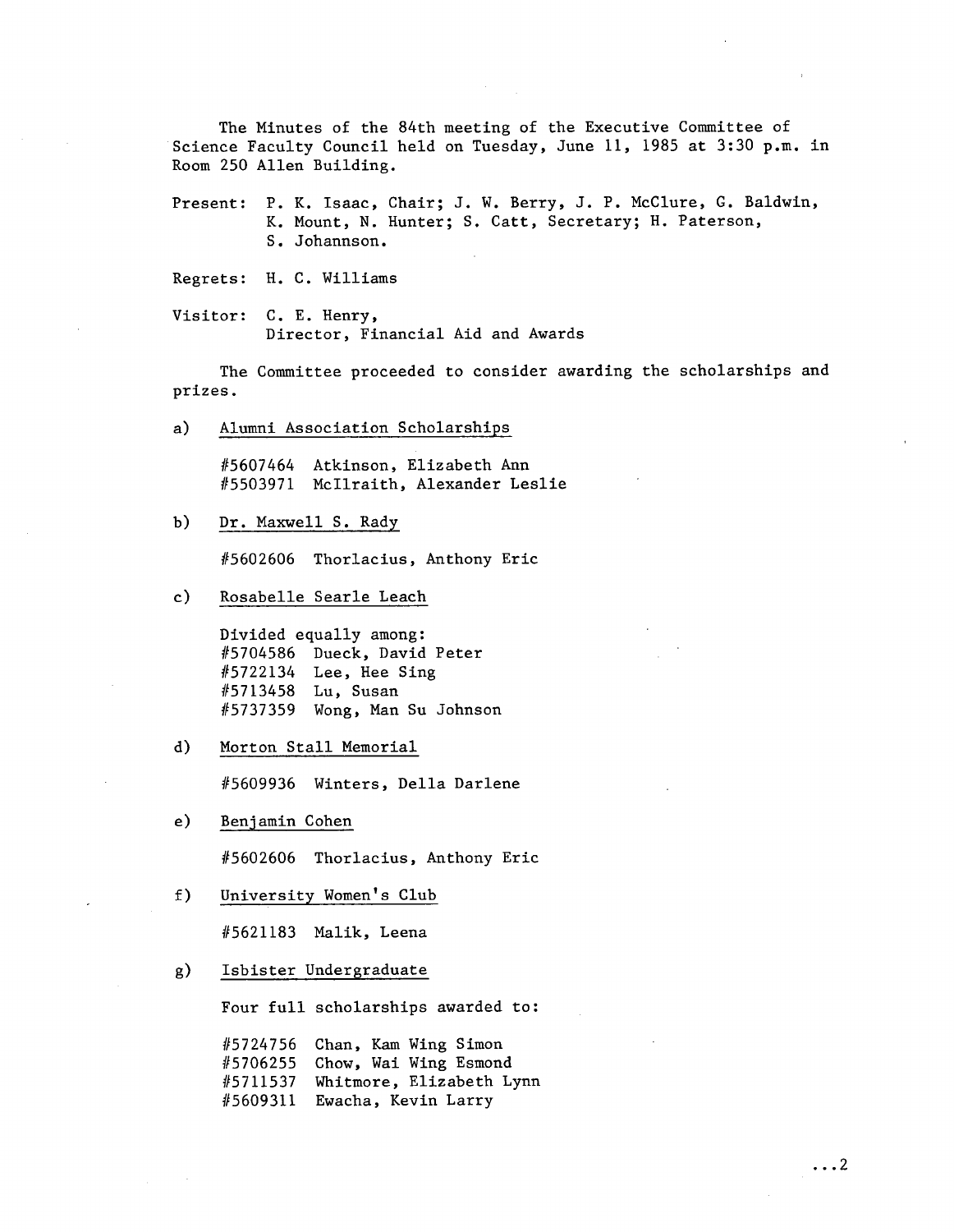One divided equally among:

#5704586 Dueck, David Peter #5722134 Lee, Hee Sing #5713458 Lu, Susan #5737359 Wong, Man Su Johnson

The above distributions were approved on a motion by K. Mount (Baldwin).

It was moved by G. Baldwin (Mount) that only the Morton Stall Memorial Scholarship would be awarded to students who applied to Medicine and that names appearing on that list would not be included under the other awards.

## CARRIED

The committee empowered Prof. C. E. Henry and Ms. H. Paterson to make any necessary adjustments.

## Membership of the Executive Committee

Of the five new nominees to the Executive a volunteer was required to serve a one-year term. Prof. Mount volunteered.

The Committee discussed the problem of getting nominations to the Executive but as all members were not present decided to place the matter on the agenda for the next meeting.

The meeting adjourned at 5:00 p.m.